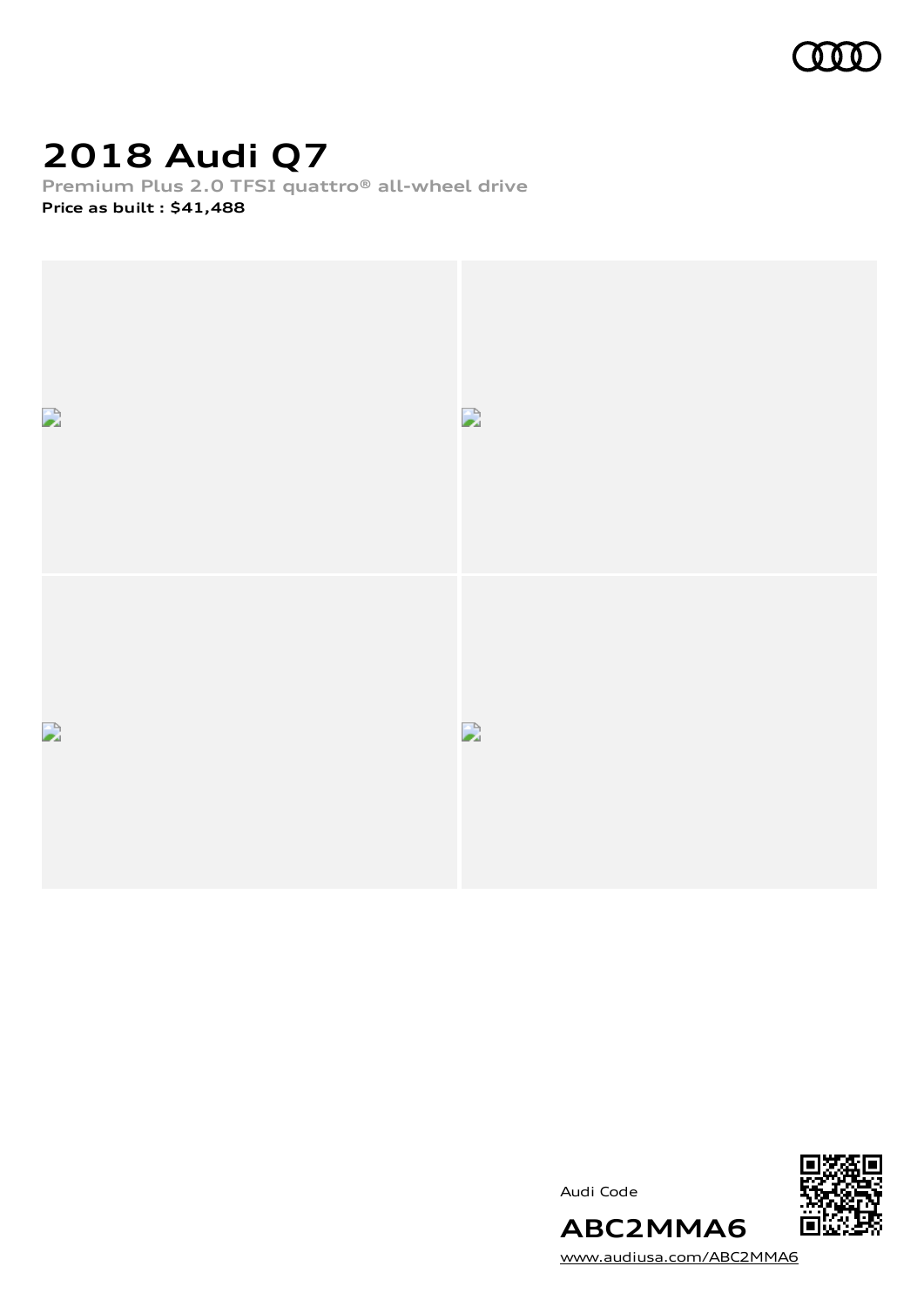### **Summary**

### **Audi 2018 Audi Q7** Premium Plus 2.0 TFSI quattro® all-wheel drive

**Price as buil[t](#page-11-0)** \$41,488

#### **Exterior colour**

Night Black

### $\overline{\phantom{a}}$

#### **Further Information**

|                 | N٥           |
|-----------------|--------------|
| Mileage         | 31,596 miles |
| Type of vehicle | Used car     |

**Warranty**

#### **Interior colour**

| Seats     | Black        |
|-----------|--------------|
| Dashboard | Black        |
| Carpet    | Black        |
| Headliner | Lunar Silver |

#### **Audi Code** ABC2MMA6

**Your configuration on www.audiusa.com** [www.audiusa.com/ABC2MMA6](https://www.audiusa.com/ABC2MMA6)

**Commission number** 0c17ff180a0e09af4c14

### **Technical Specifications**

| Engine type                  | Four-cylinder                                |
|------------------------------|----------------------------------------------|
| stroke                       | Displacement/Bore and 1984/82.5 x 92.8 cc/mm |
| Torque                       | 273 @ 1,600-4,500 lb-ft@rpm                  |
| Acceleration (0 - 60<br>mph) | 7.1 seconds seconds                          |
| Recommended fuel             | Premium                                      |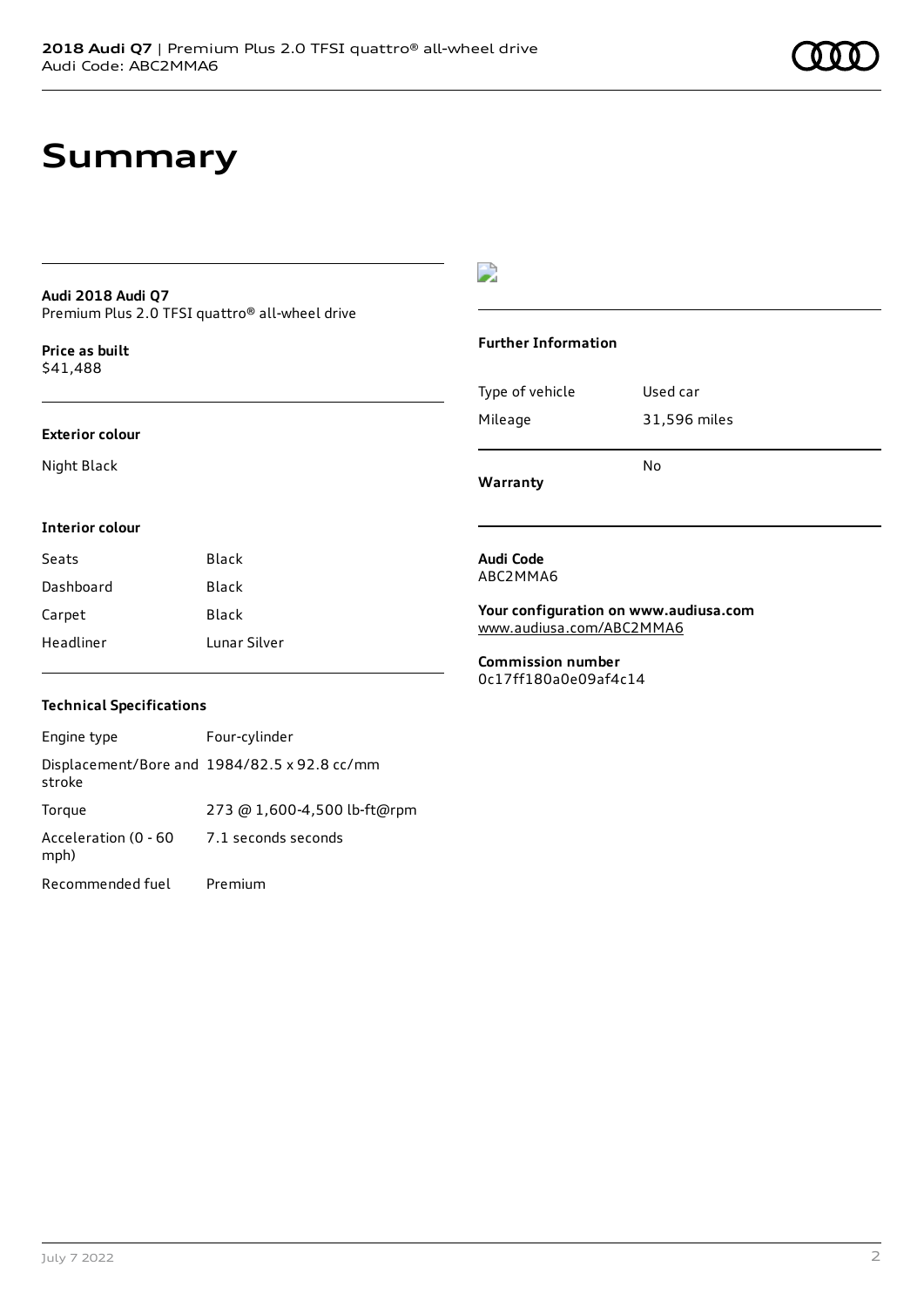# **Equipment**

exterior side mirrors with memory

LED interior lighting package

BOSE® 3D Sound System

Night Black

Audi pre sense® rear

MMI® Navigation plus with Audi smartphone interface including Apple CarPlay® and Google™ Android Auto™

Power tilt and telescopic adjustable steering column

Power-adjustable, auto-dimming, power-folding, heated

Audi connect CARE assistance and security services and sixmonth trial subscription to Audi connect PRIME and Audi connect PLUS online services

MMI® Radio plus with ten speakers and single CD player with MP3 playback capability

















**(1/2)**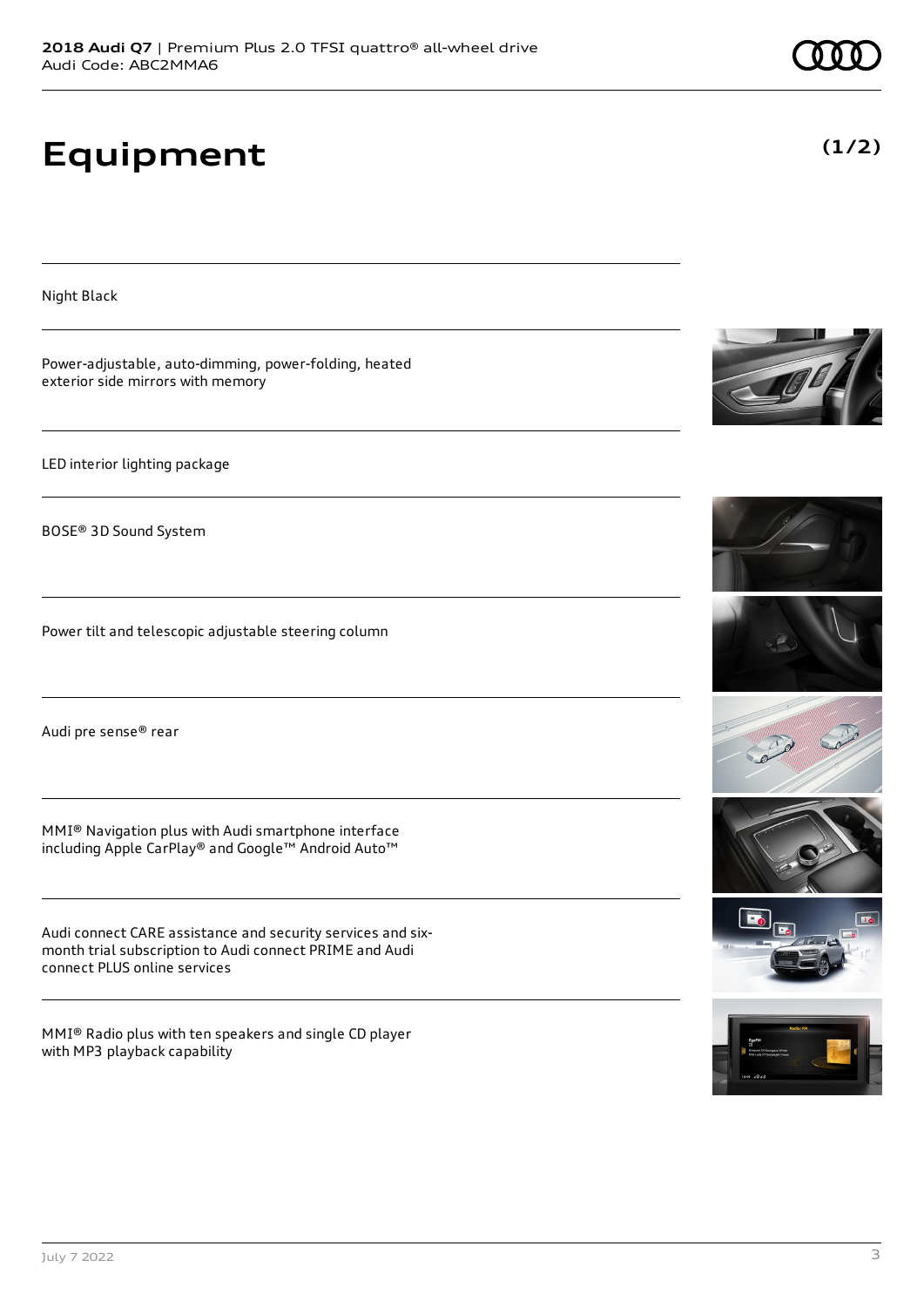# **Equipment**

Audi side assist



**(2/2)**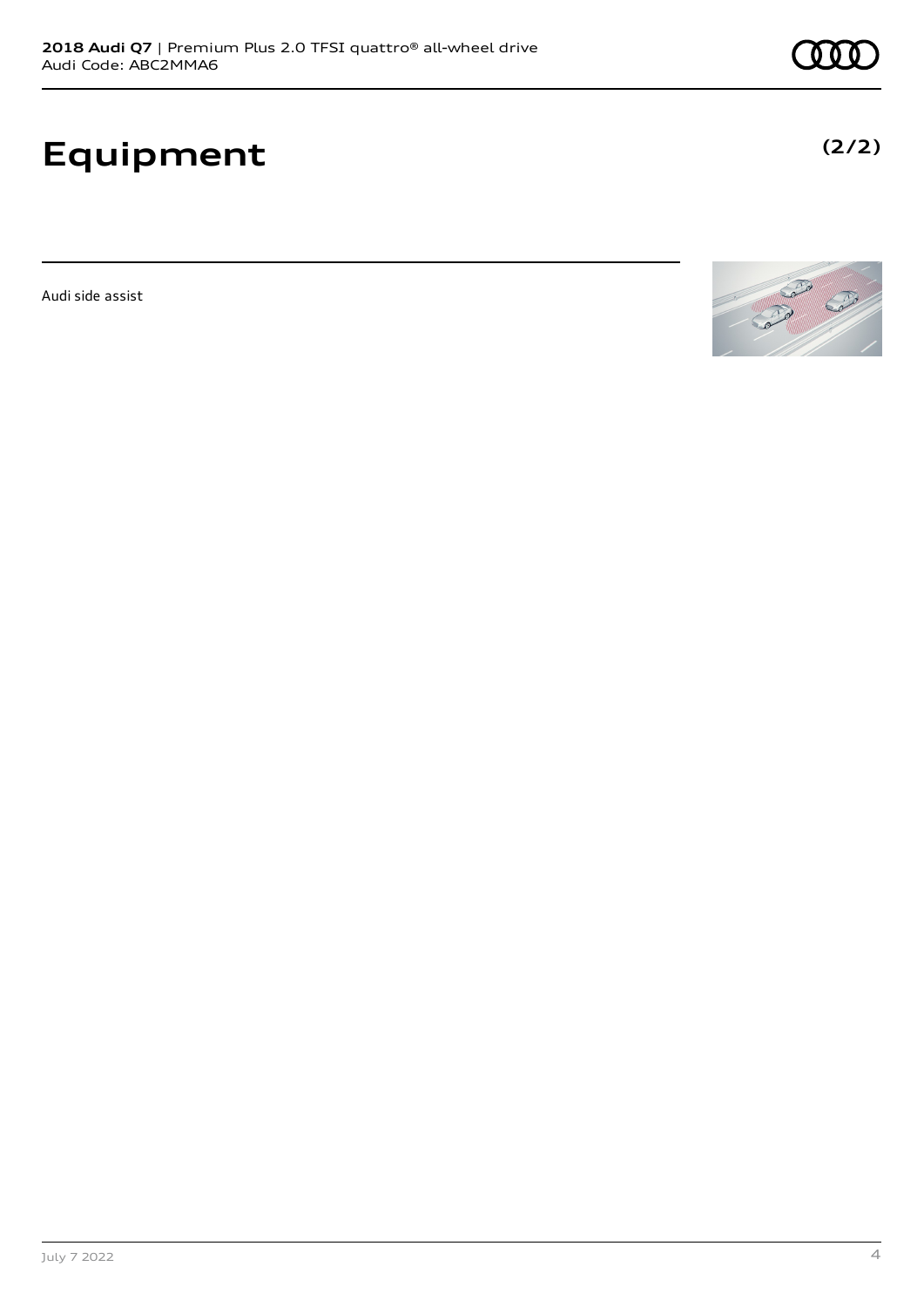## **Standard features**

### **Safety and Security**

| 4UB             | Driver and front-passenger advanced airbags                      |
|-----------------|------------------------------------------------------------------|
| UH1             | Electromechanical parking brake                                  |
| 8T2             | Cruise control with coast, resume and<br>accelerate features     |
| VC <sub>2</sub> | Garage door opener (HomeLink®)                                   |
| QZ7             | Electromechanical power steering                                 |
| 7K6             | Tire-pressure monitoring system                                  |
| 4X3             | Front thorax side airbags and Sideguard®<br>head curtain airbags |
| 4F6             | Audi advanced key-keyless start, stop and<br>entry               |
| 3B3             | Lower Anchors and Tethers for Children<br>(LATCH) in rear seats  |

#### **Exterior**

| 1D <sub>8</sub> | Provision for towing bracket                             |
|-----------------|----------------------------------------------------------|
| 1 B A           | Dynamic suspension system                                |
| 3S1             | Aluminum roof rails                                      |
| 5]1             | Tailgate roof spoiler                                    |
| 0N1             | Standard rear axle                                       |
| 8IH             | Xenon plus headlights with LED daytime<br>running lights |
| 803             | Automatic headlights                                     |
| H1W             | 18" 255/60 all-season tires                              |
| 4KF             | Rear privacy glass                                       |
| 47B             | Aluminum trim around exterior windows                    |
| C16             | 18" 5-arm design wheels                                  |

### **Interior**

| Q11             | Chrome package                                                                                                  |
|-----------------|-----------------------------------------------------------------------------------------------------------------|
| 3FU             | Panoramic sunroof                                                                                               |
| 7M1             | Aluminum door sill inlays                                                                                       |
| 6N)             | Cloth headliner                                                                                                 |
| KH <sub>5</sub> | Three-zone automatic climate control                                                                            |
| 417             | Auto-dimming interior rear view mirror with<br>digital compass                                                  |
| 1XW             | Three-spoke multifunction steering wheel                                                                        |
| 6F6             | Comfort front armrest                                                                                           |
| 7F9             | Leather-wrapped gear selector                                                                                   |
| 4F7             | Power tailgate                                                                                                  |
| 5 XI            | Driver and front-passenger sun visors with<br>illuminated vanity mirrors                                        |
| 5KL             | Split tumble-folding 35/30/35 second-row<br>with fore/aft adjustment and power 50/50<br>split folding third row |
| 7HA             | Cloth interior on doors                                                                                         |
| N1F             | Leather seating surfaces                                                                                        |
| 4A3             | <b>Heated front seats</b>                                                                                       |
| 5MT             | Diamond Silver/Terra Brown Walnut inlays                                                                        |

### **Infotainment and Driver Assistance**

| 6K8  | Audi pre sense® basic and Audi pre sense®<br>city |
|------|---------------------------------------------------|
| 2H1  | Audi drive select                                 |
| 7X2. | Parking system plus                               |
| KA2  | Rear view camera                                  |
| 9S7  | 7.0" color driver information system              |

### **(1/2)**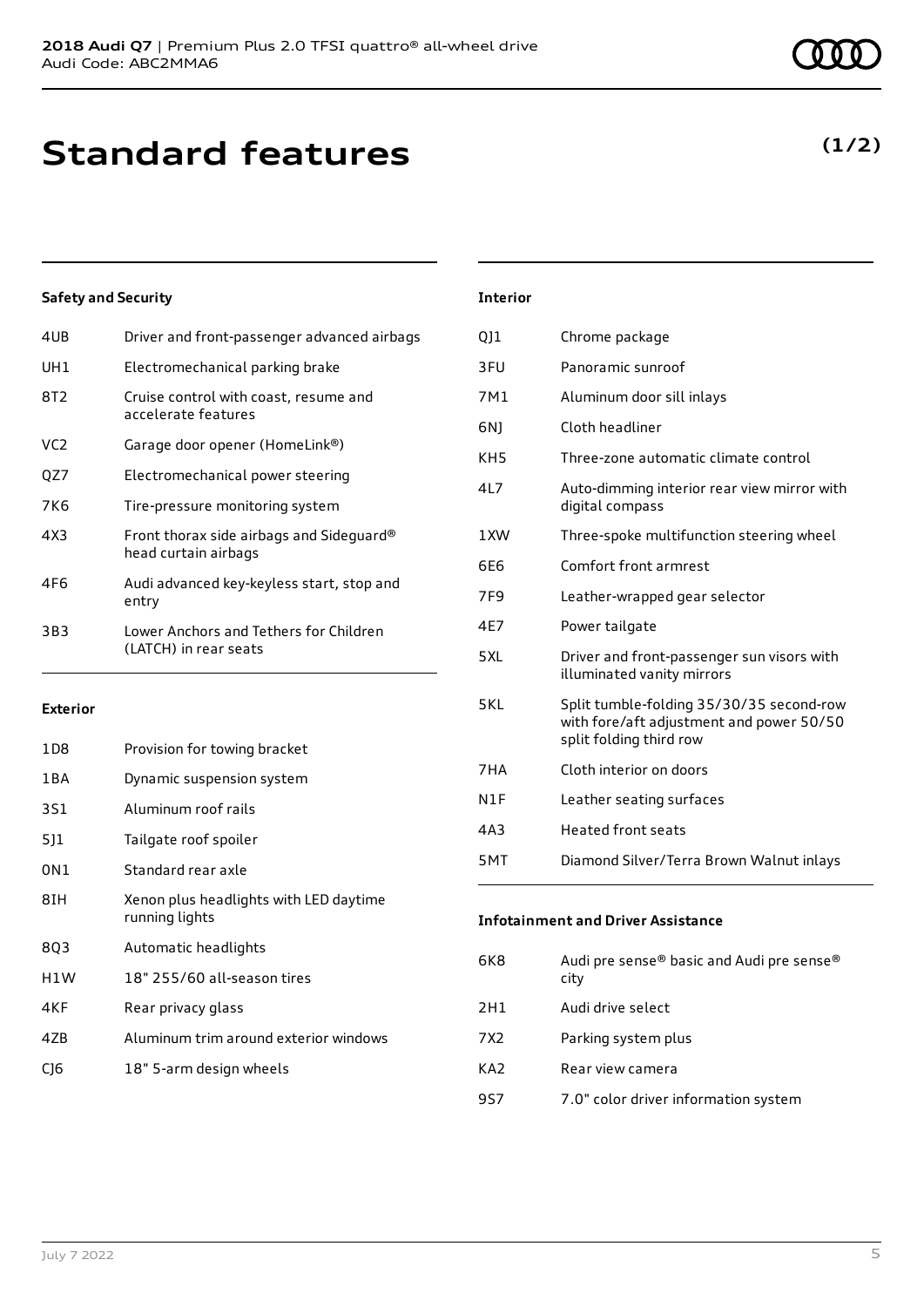### **Standard features**

### **Infotainment and Driver Assistance**

| Sirius XM <sup>®</sup> Satellite Radio<br>QV3 |
|-----------------------------------------------|
|-----------------------------------------------|

9ZX BLUETOOTH® wireless technology preparation for compatible devices **(2/2)**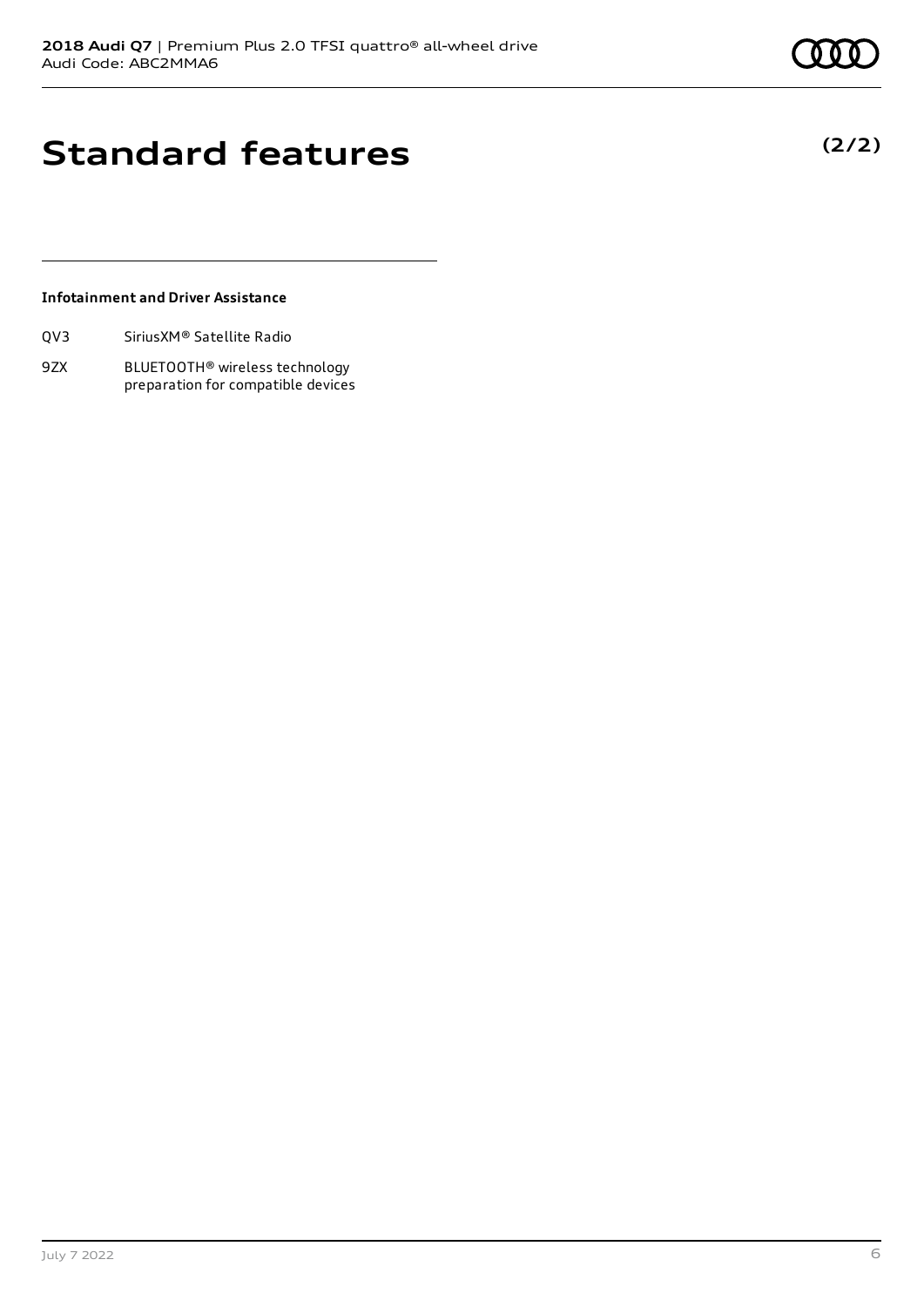### **Dealer remarks**

Audi CPO Warranty until 06/30/2023 with unlimited Miles.

2018 Audi Q7 2.0T Premium quattro 2.0L I4 TFSI DOHC

Premium Plus package \$4,000.00 Audi MMI Navigation plus with MMI touch Audi connect® PRIME & PLUS (6-month subscription) Audi connect® CARE (limited time subscription) Audi smartphone interface Audi side assist with pre sense rear Power tilt/telescoping steering column w/ memory Heated, auto-dim, power-fold exterior mirrors w/memory LED interior lighting package BOSE® 3D Surround Sound USB Cables - Lightning  $\hat{A}^{\circledR}$  & Front dual zone A/C Heated door mirrors Heated Front Bucket Seats Heated front seats Illuminated entry Power Liftgate Power moonroof Remote keyless entry

CARFAX One-Owner. Certified.

Audi Certified pre-owned Details:

\* Limited Warranty: 12 Month/Unlimited Mile beginning after new car warranty expires or from certified purchase date

\* Includes 24/7 Roadside Assistance emergency towing, collision, jump start, flat tire change, emergency fuel service, lock-out service, extrication service, Audi assist, CARFAX Vehicle History Report and SiriusXM satellite radio complimentary 90 day subscription. If Audi New Vehicle Limited Warranty (NVLW) coverage remains at time of CPO purchase, CPO Limited Warranty Coverage commences upon expiration of NVLW and continues until 5 years from vehicle's original in-service date with no mileage limitation. If NVLW coverage has expired at time of CPO purchase, CPO Limited Warranty coverage commences at time of purchase and continues for 12 months with no mileage limitation. Limited warranty is transferable between private parties.

\* Warranty Deductible: \$0

\* 300+ Point Inspection

Awards: \* 2018 KBB.com 10 Most Awarded Brands

This car has passed the 300 plus point Audi CPO inspection.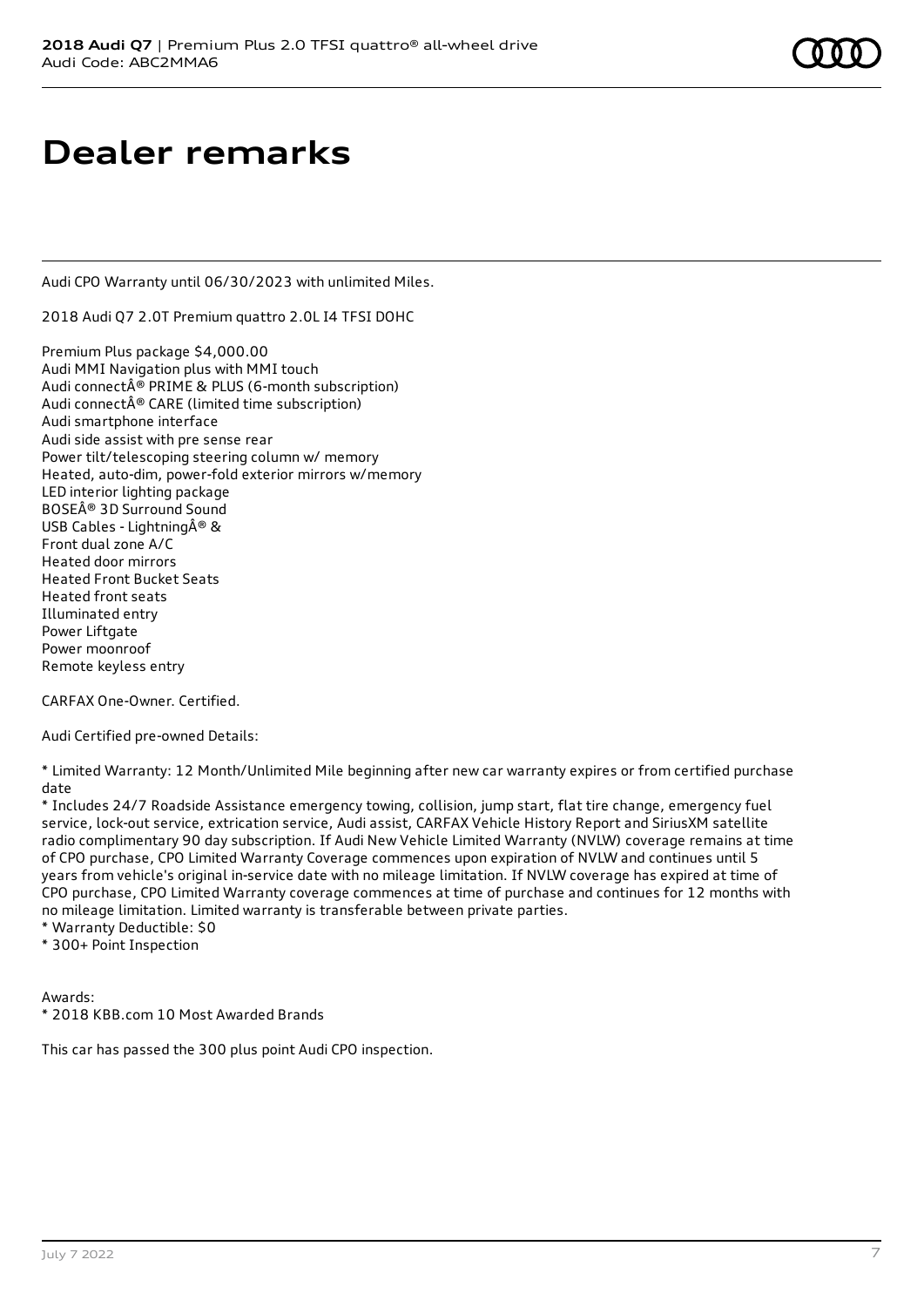### **Technical Specifications**

### **(1/2)**

### **Engineering | Performance**

| Engine type                                 | Four-cylinder                                |
|---------------------------------------------|----------------------------------------------|
| Acceleration (0 - 60<br>mph)                | 7.1 seconds seconds                          |
| Engine block                                | Cast Iron                                    |
| Induction/fuel injection TFSI®/Turbocharged |                                              |
| Displacement                                | 2.0 L                                        |
| Cylinder head                               | Aluminum-alloy                               |
| Max. output ps/hp                           | 252 @ 5,000-6,000 @ rpm                      |
| Towing capacity                             | 4,400 lbs lb                                 |
| stroke                                      | Displacement/Bore and 1984/82.5 x 92.8 cc/mm |
| Torque                                      | 273 @ 1,600-4,500 lb-ft@rpm                  |
| Valvetrain                                  | 16 valve DOHC with Audi valvelift            |

#### **Driveline**

| Gear ratios: 8th         | 0.667:1                                                                                      |
|--------------------------|----------------------------------------------------------------------------------------------|
| Gear ratios: 6th         | 1.000:1                                                                                      |
| Gear ratios: 7th         | 0.839:1                                                                                      |
| Gear ratios: Reverse     | 3.317:1                                                                                      |
| Drivetrain type          | Tiptronic <sup>®</sup> transmission with<br>quattro <sup>®</sup> all-wheel drive             |
| Gear ratios: Final Drive | 3.504:1                                                                                      |
| Gear ratios: 4th         | 1.667: 1                                                                                     |
| Transmission             | Eight-speed Tiptronic <sup>®</sup> transmission<br>with quattro <sup>®</sup> all-wheel drive |
| Gear ratios: 5th         | 1.285:1                                                                                      |
| Gear ratios: 2nd         | 3.143:1                                                                                      |
| Gear ratios: 3rd         | 2.106:1                                                                                      |
| Gear ratios: 1st         | 4.714:1                                                                                      |

### **Electrical system**

| Alternator | 14 Volt - 120-180A  |
|------------|---------------------|
| Battery    | 12 Volt - 380A/68Ah |

#### **Steering**

| Steering type                              | Electromechanical speed-sensitive<br>power steering |
|--------------------------------------------|-----------------------------------------------------|
| Turning diameter, curb- 40.7 ft<br>to-curb |                                                     |
| Steering ratio                             | 15.8:1                                              |

#### **Suspension**

| Magnetic Ride | N/A                                                    |
|---------------|--------------------------------------------------------|
| Front axle    | Five-link front independent steel<br>spring suspension |
| Rear axle     | Five-link rear independent steel<br>spring suspension  |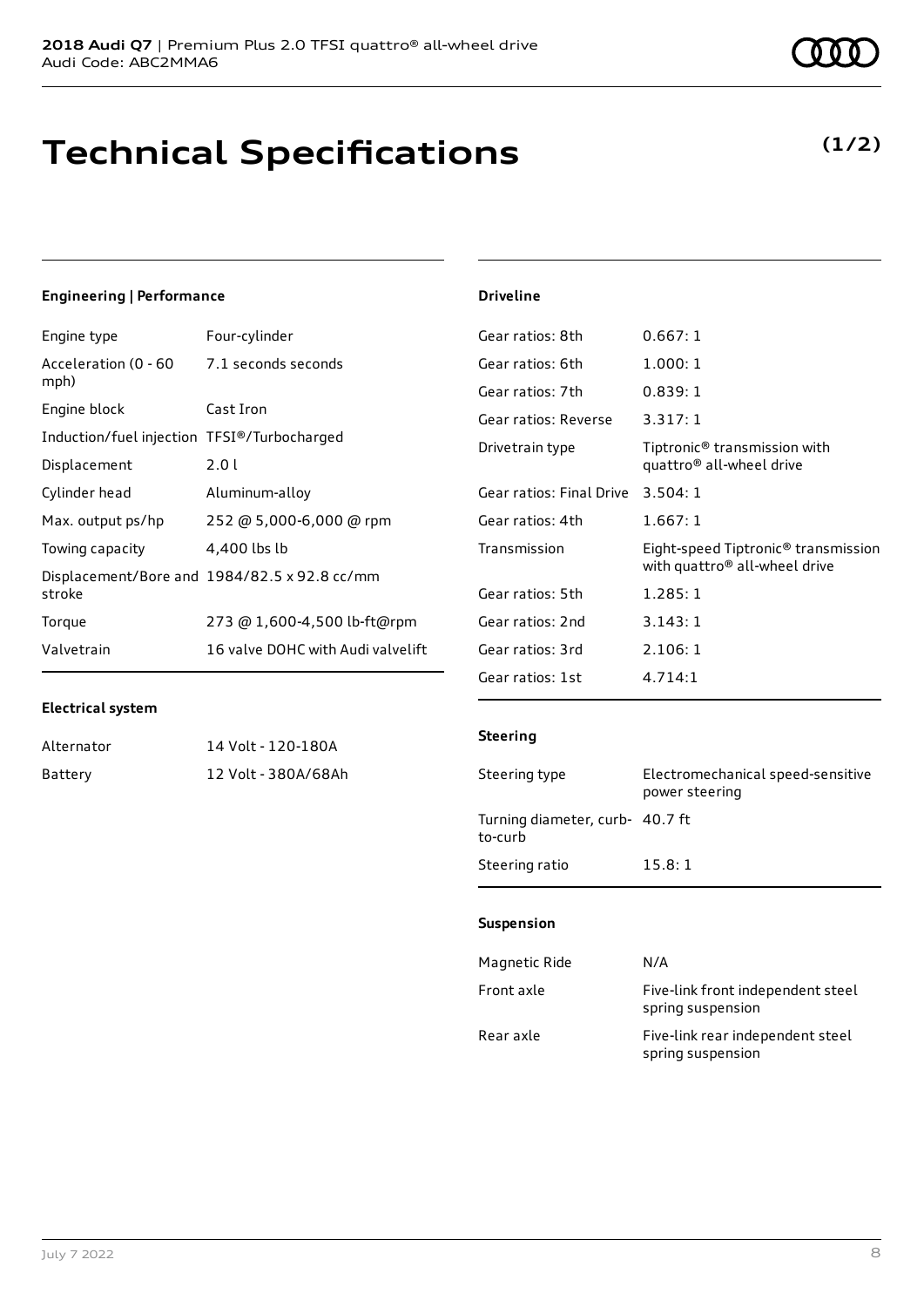# **Technical Specifications**

### **Brake system**

| Front brakes  | 14.8 (ventilated disc) in |
|---------------|---------------------------|
| Rear brakes   | 13.8 (ventilated disc) in |
| Parking brake | Electromechanical         |

### **Warranty | Maintenance**

| Warranty    | 4-year/50,000 mile Audi New<br>Vehicle Limited Warranty                                   |
|-------------|-------------------------------------------------------------------------------------------|
| Maintenance | 12-month/10,000 mile (whichever<br>occurs first) NO CHARGE first<br>scheduled maintenance |

### **Exterior Measurements**

| Height                           | 68.5 in  |
|----------------------------------|----------|
| Overall width without<br>mirrors | 77.5 in  |
| Length                           | 199.6 in |
| Wheelbase                        | 117.9 in |
| Drag coefficient                 | 0.33 Cw  |
| Overall width with<br>mirrors    | 87.1 in  |
| Track rear                       | 66.6 in  |
| Track front                      | 66.1 in  |
| Curb weight                      | 4,707 lb |

|  | <b>Interior measurements</b> |
|--|------------------------------|
|--|------------------------------|

| Seating capacity                          | 7                                                                              |
|-------------------------------------------|--------------------------------------------------------------------------------|
| Head room with middle 38.8 in<br>sunroof  |                                                                                |
| Shoulder room, rear                       | 49.4 in                                                                        |
| Head room with front<br>sunroof           | 38.4 in                                                                        |
| Leg room, rear                            | 29.2 in                                                                        |
| Shoulder room, front                      | 59.5 in                                                                        |
| Head room with rear<br>sunroof            | 35.9 in                                                                        |
| Leg room, middle                          | 38.8 in                                                                        |
| Shoulder room, middle                     | 58.5 in                                                                        |
| Leg room, front                           | 41.7 in                                                                        |
| Cargo volume, rear<br>seatbacks up/folded | 14.8, 37.5 (3rd row folded), 71.6<br>(2nd and 3rd rows folded) cu ft, cu<br>ft |

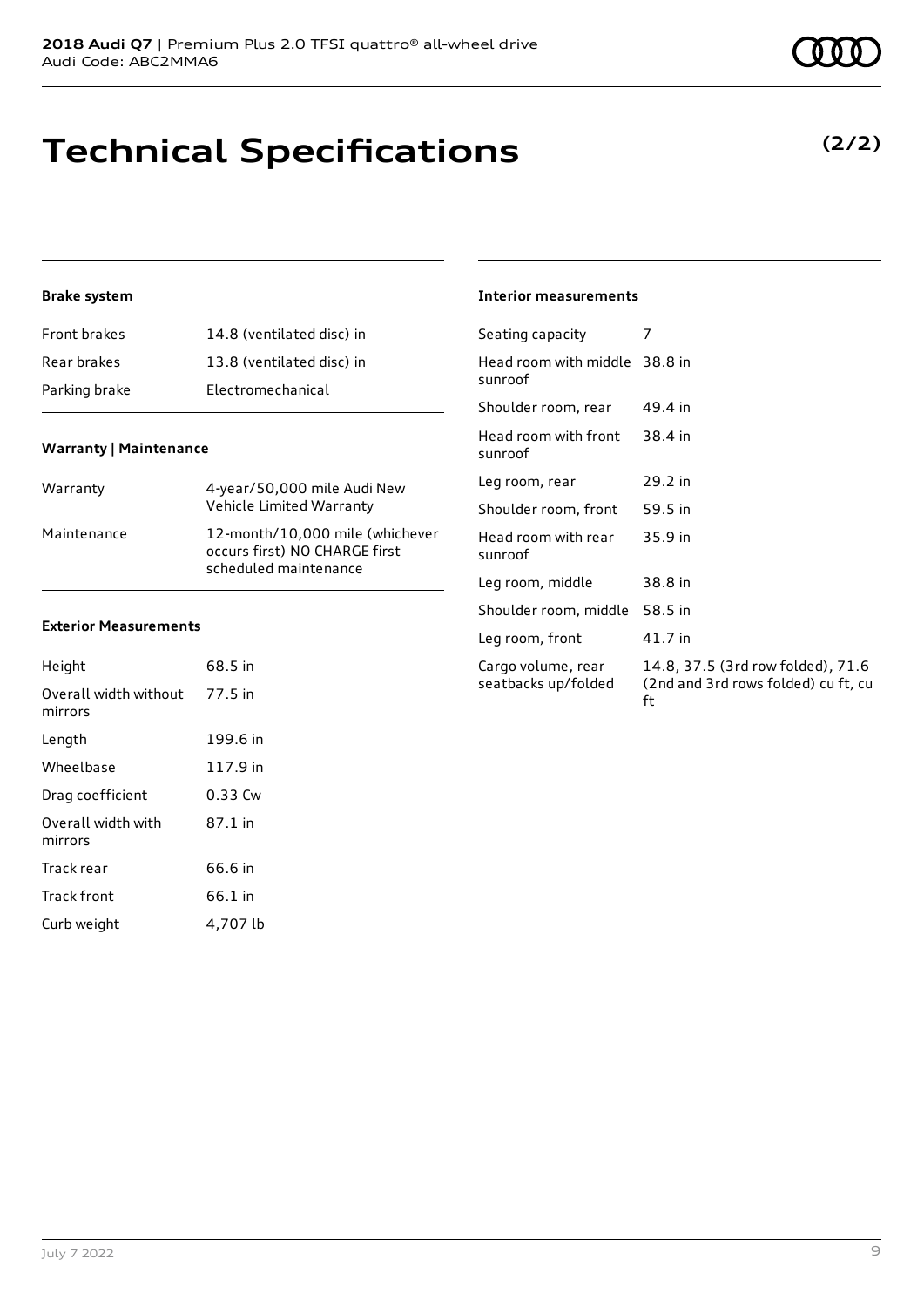### **Consumption- and emission**

### **Consumption by NEDC**

| urban       | $19 \text{ mpg}$ |
|-------------|------------------|
| extra-urban | $25$ mpg         |
| combined    | $21$ mpg         |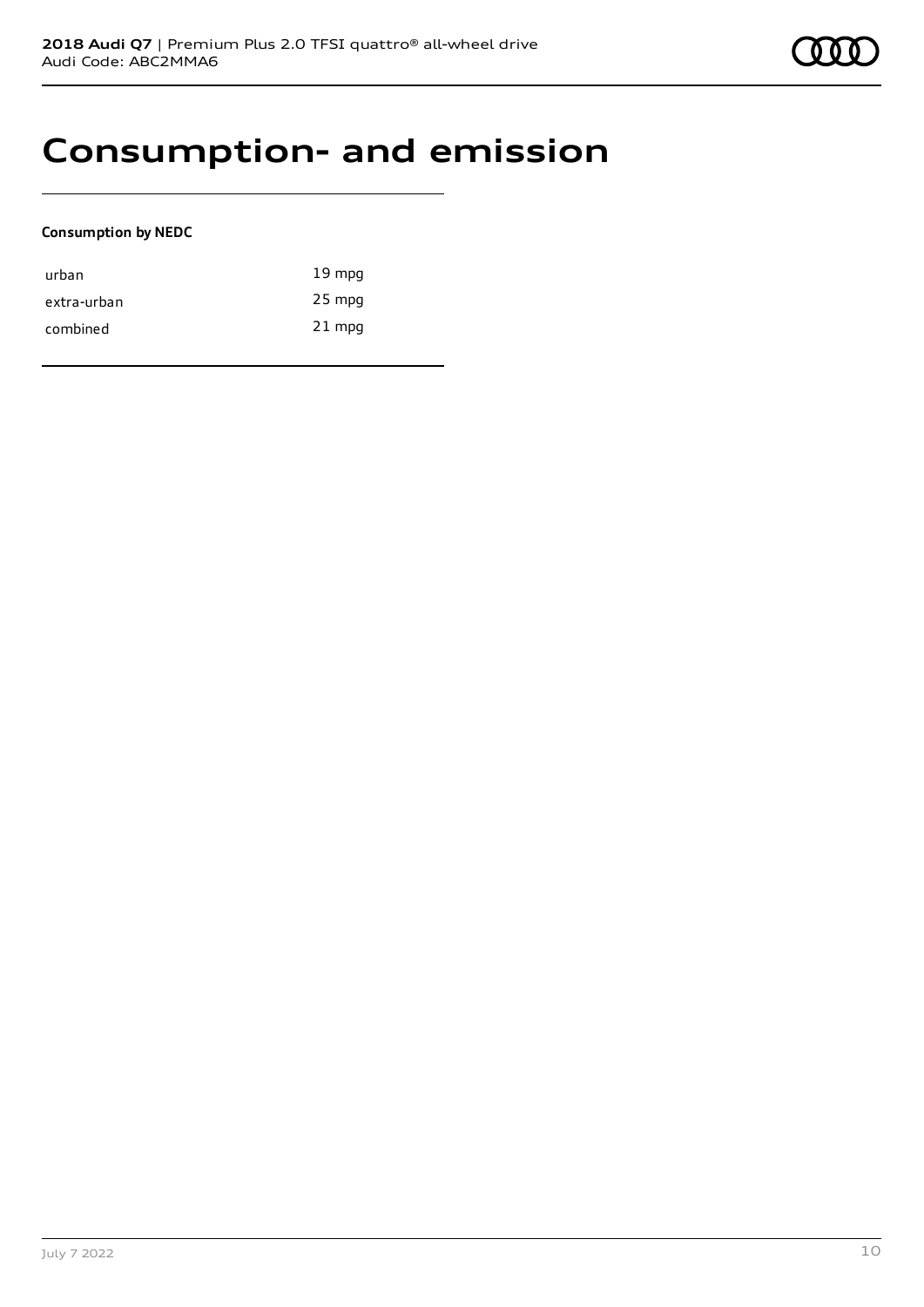

### **Contact**

Dealer **Circle Audi**

1919 N Lakewood Blvd 90815 Long Beach CA

Phone: +15625973663 FAX: 5625972299

www: [https://www.audioflongbeach.com](https://www.audioflongbeach.com/)